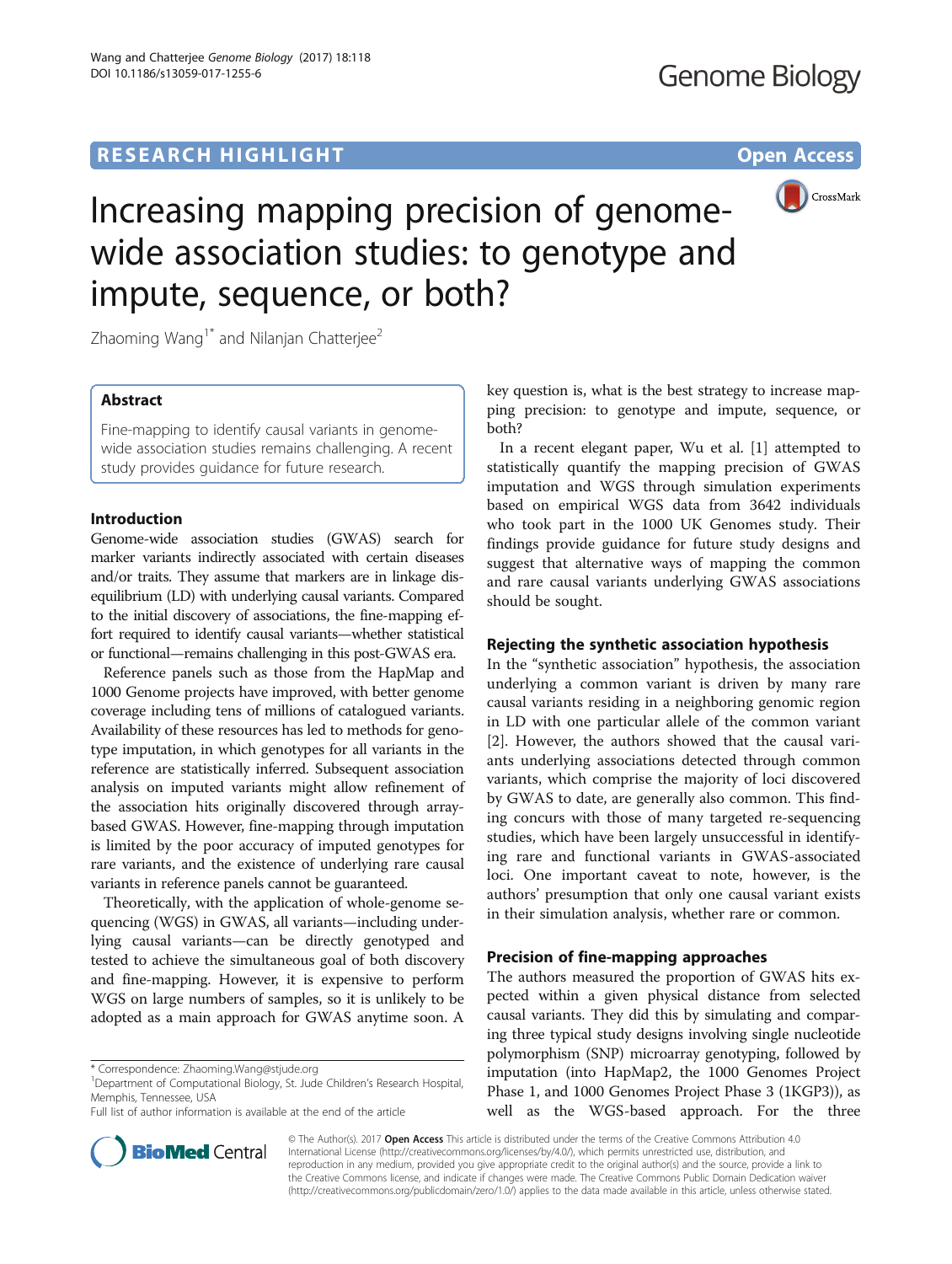imputation-based strategies, over 94% of GWAS hits fall within 100 kb of causal variants with a minor allele frequency >0.01. The proportion increased slightly to 98% with the WGS-based approach. The authors deduced that GWAS followed by imputation has comparable precision to WGS, and the latter is cost-ineffective for fine-mapping common variants.

However, for rare variants, mapping precision for the best imputed dataset using 1KGP3 as a reference was substantially lower than that for WGS. Simulation studies showed that 98% of WGS-based GWAS hits fell within 100 kb of the causal variants with a minor allele frequency <0.01, whereas only 68% met the criteria for 1KGP3-based imputation. Underlying this finding is the fact that most of the rare variants in the 1000 UK Genomes study were not present in the imputation reference set. A limited number of LD surrogates also exist within a small genomic region harboring each rare causal variant.

## Genome coverage versus sample size

The authors noted that genome coverage is more important for fine-mapping precision than the sample size of the imputation reference set. However, the latter is important for imputation accuracy, and thus the statistical power, in detecting associations for rare variants. Particularly for rare variants, power loss caused by imputation is similar to sample size reduction and should therefore affect the fine-mapping precision. A possible explanation for the lack of observation of any remarkable effect of the sample size of the imputation reference set is that the simulated effect sizes were large. Thus, the power for detecting underlying associations was sufficiently high.

Researchers are now shifting from imputation based on 1KGP3, which includes about 5000 haplotypes, to the new Haplotype Reference Panel, which includes about 65,000 haplotypes [[3\]](#page-2-0). The increase in sample size and coverage will surely improve imputation accuracy for lower allele frequency spectra, and thus the ability to fine-map array-based GWAS for rare causal variants.

## The case of multiple causal variants

The authors acknowledged that a weakness of their paper is their failure to consider loci with multiple causal variants, which may underlie some disease associations. For example, the best-known loci conferring germline cancer susceptibility are 8q24 and 5p15.3, which both include multiple independent signals and are associated with several cancers. A fine-mapping study of 5p15.33 revealed at least six independent associations with five different cancers [[4\]](#page-2-0). When modeling multiple rare casual variants, it may be important to apply burden or aggregated tests in which the number of mutant alleles within a gene or genomic region is counted for association analysis. This would obtain better power to detect associations compared to single variant tests. However, investigation of the likely causal roles of individual rare variants is not likely to be straightforward.

## What is on the horizon?

Decreasing costs will make WGS-based GWAS for large sample numbers more feasible. In the meantime, metaanalyses based on imputation are being put to good use to combine new and existing array-based GWAS studies, including fine-mapping efforts. For example, using this strategy, rare variants of moderately large effects in BRCA2 and CHEK2 genes have been associated with lung cancer risk [\[5](#page-2-0)]. To take advantage of such a strategy, international consortia have come together to design custom arrays and conduct another wave of GWAS discoveries through genotyping and imputation. One such effort is the design of OncoArray [\[6](#page-2-0)]; this comprises a genome-wide backbone that tags most common genetic variants, and variants for fine-mapping in established cancer susceptibility loci, including rare variants derived from sequencing studies. OncoArray has already been used to genotype more than 450,000 samples around the world. Nevertheless, imputationbased approaches remain limited. A WGS-based approach can overcome these limitations, and will become the mainstream for rare variant association studies in the near future.

Whether or not it is an advantage to employ WGS in GWAS depends on the allelic spectrum or genetic architecture of the disease/trait under investigation. For example, a recent WGS-based GWAS for type 2 diabetes [[7](#page-2-0)] found variants associated with the disease to be overwhelmingly common, and that most fell within regions previously discovered by SNP array-based GWAS. On the other hand, a WGS-based GWAS for amyotrophic lateral sclerosis [\[8](#page-2-0)] simultaneously detected and fine-mapped a novel locus containing a rare functional variant; heritability analysis indicated a disproportionate contribution of low-frequency SNPs to disease predisposition.

An important consideration for the future is that rare variants, which are mostly in weak LD with neighboring variants, increase the number of independent tests, and thus the multiple-testing burden to control for false negative signals. In light of this, Wu et al. recommend applying a more stringent threshold of 5 × 10−<sup>9</sup> . Furthermore, functional annotations such as epigenetic footprints, transcriptional factor binding motifs, and expression quantitative trait loci could be used to improve power to detect associations. For example, a weighted Bonferroni adjustment based on the enrichment of sequence annotations among association signals might be used [[9\]](#page-2-0).